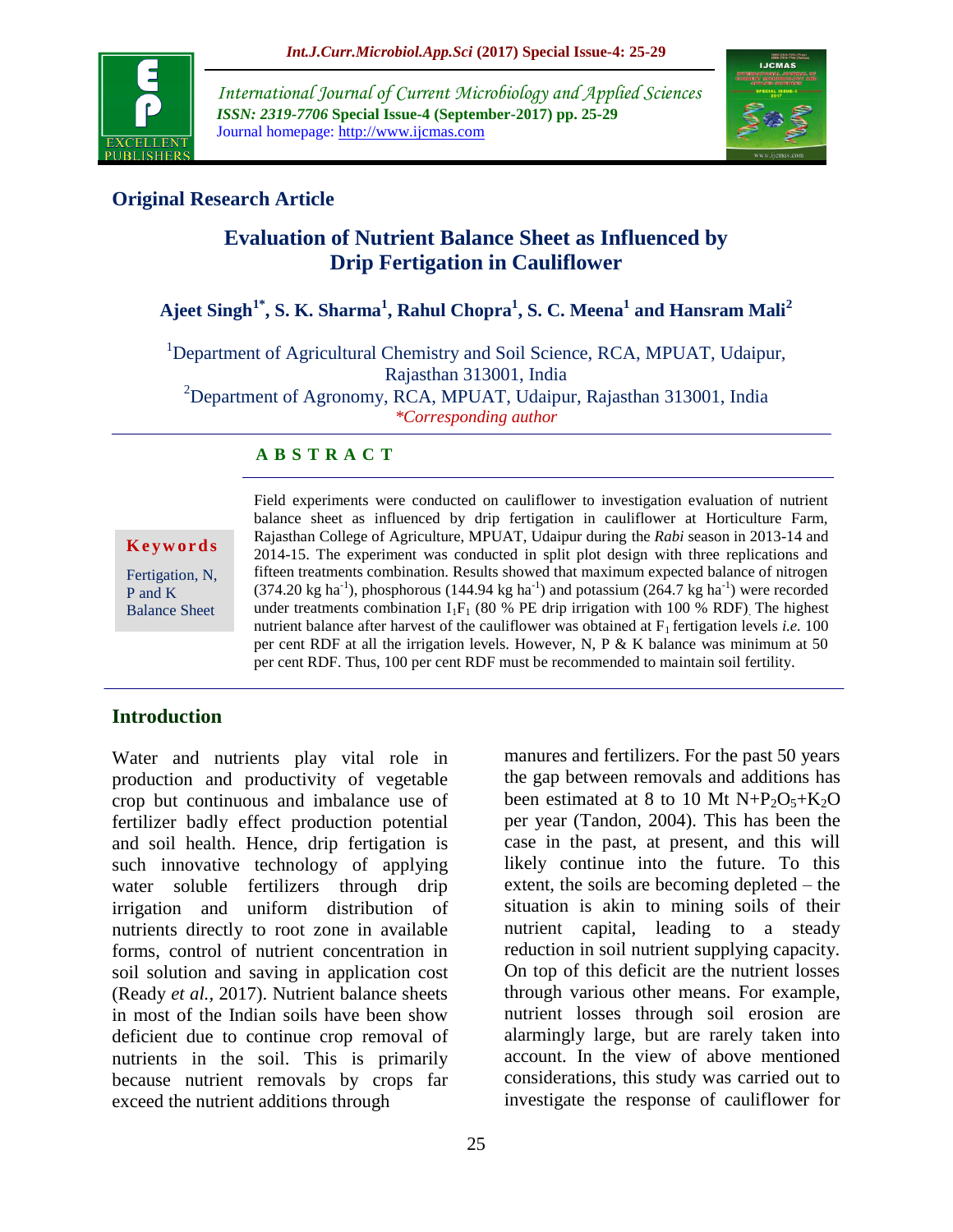varying irrigation regimes and fertigation levels with modification in nutrients balance in the soil.

### **Materials and Methods**

The experiment was conducted at Horticulture Farm, Rajasthan College of Agriculture, MPUAT Udaipur during rabi season in 2013-14 and 2014-15.The site was situated at 24o.35' N latitude, 74o.42' E longitude and an altitude of 579.5 m above mean sea level. The region falls under agroclimatic zone IVA (Sub-Humid Southern Plain and Aravalli Hills) of Rajasthan. The soil was *Haplustepts*, clay loam in texture having pH  $\overline{8.15}$ , EC 0.67 dS m<sup>-1</sup>, Organic carbon 0.71%, available nitrogen 296.45 kg ha<sup>-1</sup>, available phosphorus 23.76 kg ha<sup>-1</sup> and available potassium  $318.65$  kg ha<sup>-1</sup>. The experiment was laid out in split plot design with 15 treatment combinations which consisted of 3 levels of drip irrigation (80%, 60% and 40% PE) and 5 levels of fertigation (100% RDF, 75% RDF, 50% RDF, 75% RDF + 2 foliar spray  $1\%$  urea phosphate, and  $50\%$  RDF + 2 foliar spray 1% urea phosphate through fertigation) were replicated three times. Seedlings of cauliflower variety Pusa Snowbal K-1 was transplanted during third week of November and harvested in the third week of February. The water soluble fertilizers (urea, urea phosphate and potassium nitrate) were used in experiment through drip irrigation. The fertilizers were applied at fifteen days interval in 6 equal splits starting from 15 days after transplanting through drip irrigation according to fertilizer schedules. The fertilizer schedules was developed according to RDF (120-80-60 NPK  $kg \text{ ha}^{-1}$ ) for cauliflower crop. In drip irrigation scheduling was done based on pan evaporation and application of water three days interval according to requirement of the crop.

## **Soil Nutrient Balance Sheets**

An assessment of nutrient additions, removals, and balances in the agricultural production system generates useful, practical information on whether the nutrient status of a soil (or area) is being maintained, built up, or depleted. A simplified depiction of nutrient additions and removals is given in Figure 1.

## **Results and Discussion**

#### **Effect on nutrient balance after harvest of crop**

Data pertaining to the nutrient balance *i.e.* nitrogen, phosphorus and potassium after harvest of cauliflower for two year experiment summarized in table 1 to 3.

## **Nitrogen balance**

Perusal of data presented in table 1 showed that positive effect of 100 % RDF through drip irrigation applied on nitrogen balance sheet. It is evident from the data that net gain of nitrogen varies from 10.72 to 53.60  $kg$  N ha<sup>-1</sup> under different treatments. The highest net gain  $53.60 \text{ kg}$  ha<sup>-1</sup> was recorded with  $I_1F_1$  treatment followed by 40.23 and 38.78 kg N ha<sup>-1</sup> under  $I_2F_1$  and  $I_3F_1$ , respectively. Further, the net nitrogen values was less as compare to other treatments under  $F_3$  *i.e.* 50% RDF application at all three levels of irrigation. These findings confirm those of Raju and Reddy (2000) and Jeyaselvin Inbaraj (1995).

#### **Phosphorus balance**

A critical examination of data presented in table 2 reveled that net gain of phosphorus varies from 1.90 to 6.79 kg  $P_2O_5$  ha<sup>-1</sup> under different treatments.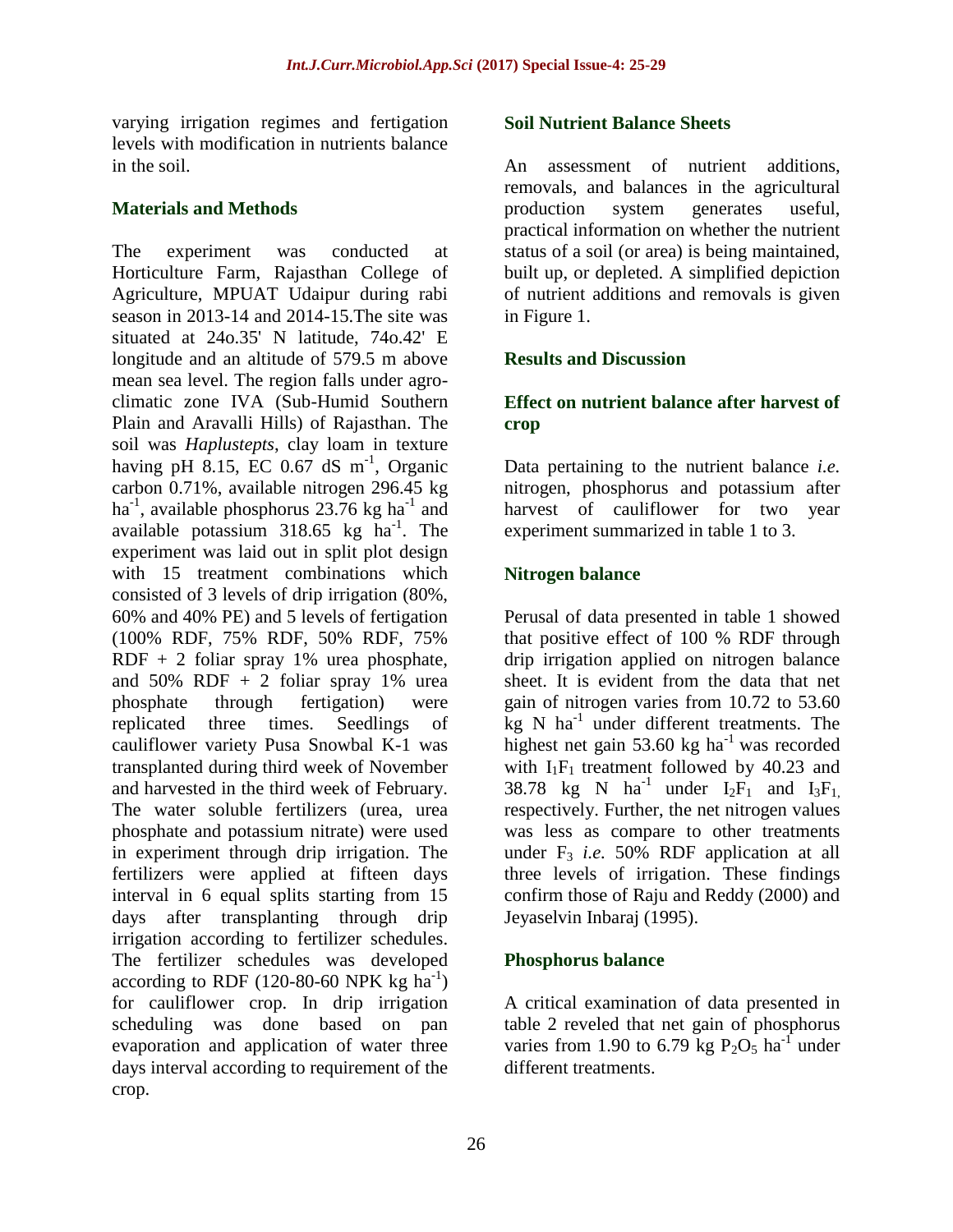



**Table.1** Effect of drip irrigation and fertigation levels on nitrogen balance sheet after harvest of two cycles of cauliflower

| <b>Treatments</b> | <b>Initial</b>   | <b>Added N</b>        | N uptake    | <b>Expected</b>    | <b>Actual</b>     | <b>Apparent</b>       | Net gain                 |
|-------------------|------------------|-----------------------|-------------|--------------------|-------------------|-----------------------|--------------------------|
|                   | soil N<br>status | through<br>fertilizer | $(kg ha-1)$ | balance in<br>soil | soil<br>fertility | $gain(E-$<br>$D$ ) or | $(E-A)$ or<br>$loss (A-$ |
|                   | $(kg ha-1)$      | $(kg ha-1)$           |             | ${(A+B)}$ -        | status            | $loss (D-$            | E)                       |
|                   |                  |                       |             | $\mathbf{C}\}$     |                   | E)                    |                          |
|                   | $\mathbf A$      | B                     | $\mathbf C$ | D                  | E                 | ${\bf F}$             | G                        |
| I1F1              | 287.32           | 240.0                 | 205.85      | 321.47             | 340.92            | 19.45                 | 53.60                    |
| I1F2              | 287.32           | 180.0                 | 185.77      | 281.55             | 311.30            | 29.76                 | 23.98                    |
| I1F3              | 287.32           | 120.0                 | 146.59      | 260.73             | 298.04            | 37.31                 | 10.72                    |
| I1F4              | 287.32           | 182.0                 | 223.72      | 245.60             | 317.48            | 71.88                 | 30.16                    |
| I1F5              | 287.32           | 122.0                 | 173.16      | 236.16             | 309.73            | 73.58                 | 22.41                    |
| I2F1              | 287.32           | 240.0                 | 194.27      | 333.05             | 327.55            | $-5.50$               | 40.23                    |
| I2F2              | 287.32           | 180.0                 | 180.65      | 286.67             | 321.08            | 34.41                 | 33.76                    |
| I2F3              | 287.32           | 120.0                 | 126.99      | 280.33             | 299.79            | 19.46                 | 12.47                    |
| I2F4              | 287.32           | 182.0                 | 194.76      | 274.56             | 312.87            | 38.31                 | 25.55                    |
| I2F5              | 287.32           | 122.0                 | 137.63      | 271.69             | 309.88            | 38.20                 | 22.56                    |
| I3F1              | 287.32           | 240.0                 | 153.12      | 374.20             | 326.10            | $-48.10$              | 38.78                    |
| I3F2              | 287.32           | 180.0                 | 131.78      | 335.54             | 314.49            | $-21.05$              | 27.17                    |
| I3F3              | 287.32           | 120.0                 | 120.95      | 286.37             | 301.01            | 14.64                 | 13.69                    |
| <b>I3F4</b>       | 287.32           | 182.0                 | 155.34      | 313.98             | 321.21            | 7.23                  | 33.89                    |
| <b>I3F5</b>       | 287.32           | 122.0                 | 125.64      | 283.68             | 305.92            | 22.24                 | 18.60                    |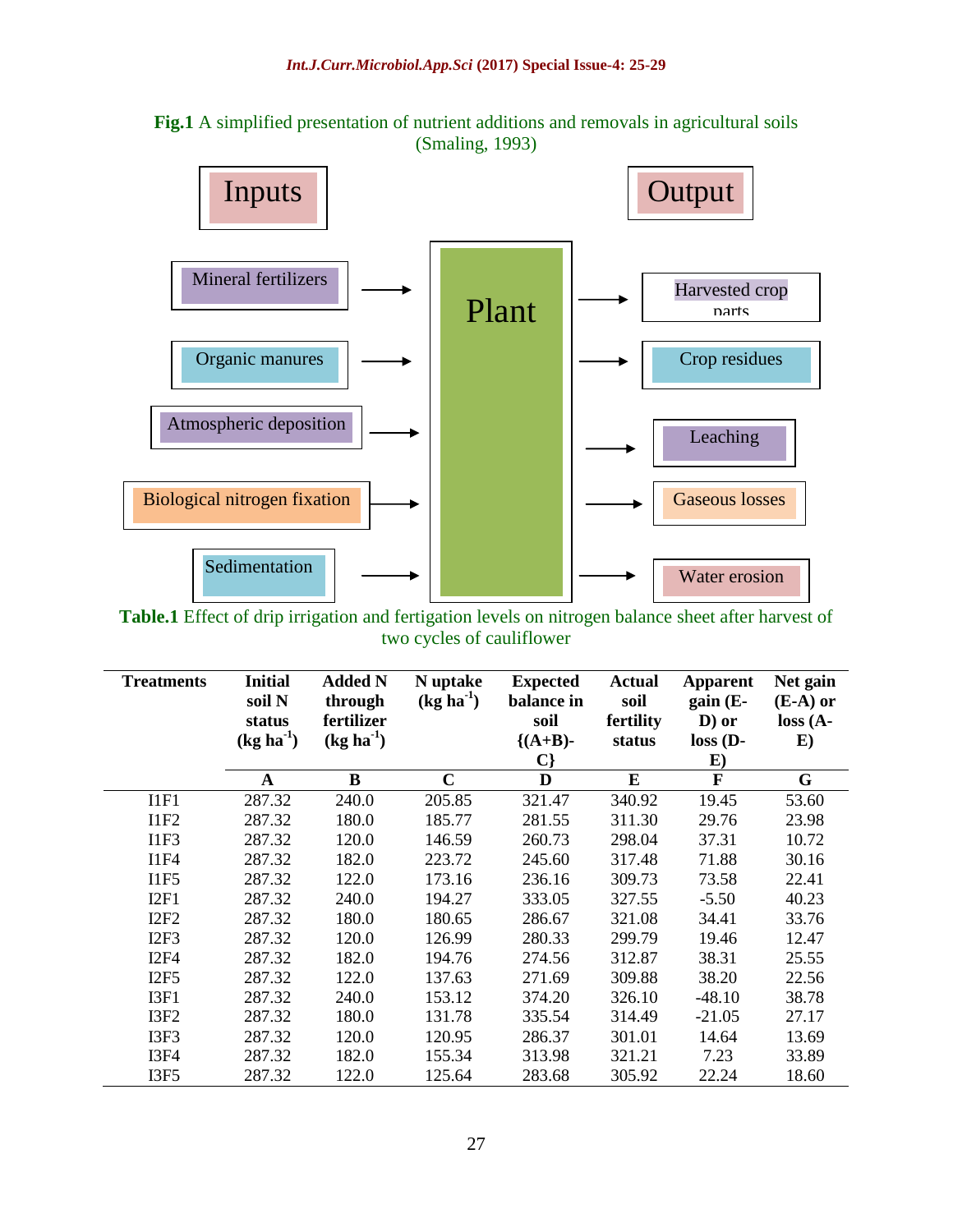| <b>Treatments</b> | <b>Initial</b><br>soil P | <b>Added P</b><br>through | P uptake<br>$(kg ha-1)$ | <b>Expected</b><br>balance in | <b>Actual</b><br>soil | <b>Apparent</b><br>$gain(E-$ | Net gain<br>$(E-A)$ or |
|-------------------|--------------------------|---------------------------|-------------------------|-------------------------------|-----------------------|------------------------------|------------------------|
|                   | status                   | fertilizer                |                         | soil                          | fertility             | $\bf{D}$ ) or                | $loss (A-E)$           |
|                   | $\log$                   | $(kg ha-1)$               |                         | ${(A+B)-C}$                   | status                | $loss(D-$                    |                        |
|                   | $ha^{-1}$                |                           |                         |                               |                       | E)                           |                        |
|                   | A                        | B                         | $\mathbf C$             | D                             | E                     | F                            | G                      |
| I1F1              | 22.05                    | 160.0                     | 56.59                   | 125.46                        | 28.84                 | $-96.62$                     | 6.79                   |
| I1F2              | 22.05                    | 120.0                     | 46.30                   | 95.75                         | 26.39                 | $-69.35$                     | 4.34                   |
| I1F3              | 22.05                    | 80.0                      | 35.21                   | 66.84                         | 24.12                 | $-42.72$                     | 2.07                   |
| I1F4              | 22.05                    | 122.0                     | 60.32                   | 83.73                         | 26.77                 | $-56.96$                     | 4.72                   |
| IIF5              | 22.05                    | 82.0                      | 42.54                   | 61.51                         | 24.82                 | $-36.69$                     | 2.77                   |
| I2F1              | 22.05                    | 160.0                     | 50.33                   | 131.72                        | 28.10                 | $-103.62$                    | 6.05                   |
| I2F2              | 22.05                    | 120.0                     | 42.75                   | 99.30                         | 25.85                 | $-73.45$                     | 3.80                   |
| I2F3              | 22.05                    | 80.0                      | 29.33                   | 72.72                         | 25.02                 | $-47.70$                     | 2.97                   |
| I2F4              | 22.05                    | 122.0                     | 50.90                   | 93.15                         | 27.35                 | $-65.80$                     | 5.30                   |
| I2F5              | 22.05                    | 82.0                      | 32.92                   | 71.13                         | 25.21                 | $-45.92$                     | 3.16                   |
| I3F1              | 22.05                    | 160.0                     | 37.11                   | 144.94                        | 27.52                 | $-117.42$                    | 5.47                   |
| I3F2              | 22.05                    | 120.0                     | 32.51                   | 109.54                        | 26.02                 | $-83.52$                     | 3.97                   |
| I3F3              | 22.05                    | 80.0                      | 26.14                   | 75.91                         | 23.95                 | $-51.96$                     | 1.90                   |
| I3F4              | 22.05                    | 122.0                     | 38.07                   | 105.98                        | 26.44                 | $-79.54$                     | 4.39                   |
| I3F5              | 22.05                    | 82.0                      | 28.90                   | 75.15                         | 25.35                 | $-49.80$                     | 3.30                   |

**Table.2** Effect of drip irrigation and fertigation levels on phosphorus balance sheet after harvest of two cycles of cauliflower

**Table.3** Effect of drip irrigation and fertigation levels on potassium balance sheet after harvest of two cycles of cauliflower

| <b>Treatments</b> | <b>Initial</b><br>soil K<br>status<br>(kg<br>$ha^{-1}$ | <b>Added K</b><br>through<br>fertilizer<br>$(kg ha-1)$ | K uptake<br>$(kg ha-1)$ | <b>Expected</b><br>balance in<br>soil<br>$\{(A+B)-C\}$ | <b>Actual</b><br>soil<br>fertility<br>status | <b>Apparent</b><br>gain (E-<br>$\bf{D}$ ) or<br>$loss (D-$<br>E) | Net gain<br>$(E-A)$ or<br>$loss (A-E)$ |
|-------------------|--------------------------------------------------------|--------------------------------------------------------|-------------------------|--------------------------------------------------------|----------------------------------------------|------------------------------------------------------------------|----------------------------------------|
|                   | $\mathbf{A}$                                           | B                                                      | $\mathbf C$             | D                                                      | E                                            | F                                                                | G                                      |
| I1F1              | 312.21                                                 | 120.0                                                  | 243.46                  | 188.75                                                 | 340.21                                       | 151.46                                                           | 28.00                                  |
| I1F2              | 312.21                                                 | 90.0                                                   | 211.28                  | 190.93                                                 | 330.92                                       | 139.99                                                           | 18.71                                  |
| IIF3              | 312.21                                                 | 60.0                                                   | 162.21                  | 210.00                                                 | 322.45                                       | 112.45                                                           | 10.24                                  |
| I1F4              | 312.21                                                 | 90.0                                                   | 250.65                  | 151.56                                                 | 338.32                                       | 186.76                                                           | 26.11                                  |
| IIF5              | 312.21                                                 | 60.0                                                   | 189.50                  | 182.71                                                 | 323.51                                       | 140.80                                                           | 11.30                                  |
| I2F1              | 312.21                                                 | 120.0                                                  | 219.13                  | 213.08                                                 | 337.43                                       | 124.36                                                           | 25.22                                  |
| I2F2              | 312.21                                                 | 90.0                                                   | 200.01                  | 202.20                                                 | 325.88                                       | 123.68                                                           | 13.67                                  |
| I2F3              | 312.21                                                 | 60.0                                                   | 143.72                  | 228.49                                                 | 319.21                                       | 90.72                                                            | 7.00                                   |
| I2F4              | 312.21                                                 | 90.0                                                   | 222.77                  | 179.44                                                 | 331.67                                       | 152.23                                                           | 19.46                                  |
| I2F5              | 312.21                                                 | 60.0                                                   | 151.56                  | 220.65                                                 | 322.32                                       | 101.67                                                           | 10.11                                  |
| I3F1              | 312.21                                                 | 120.0                                                  | 167.50                  | 264.71                                                 | 332.76                                       | 68.05                                                            | 20.55                                  |
| I3F2              | 312.21                                                 | 90.0                                                   | 149.63                  | 252.58                                                 | 326.32                                       | 73.74                                                            | 14.11                                  |
| I3F3              | 312.21                                                 | 60.0                                                   | 133.50                  | 238.71                                                 | 321.34                                       | 82.63                                                            | 9.13                                   |
| <b>I3F4</b>       | 312.21                                                 | 90.0                                                   | 176.27                  | 225.94                                                 | 327.21                                       | 101.27                                                           | 15.00                                  |
| I3F5              | 312.21                                                 | 60.0                                                   | 143.24                  | 228.97                                                 | 323.21                                       | 94.24                                                            | 11.00                                  |